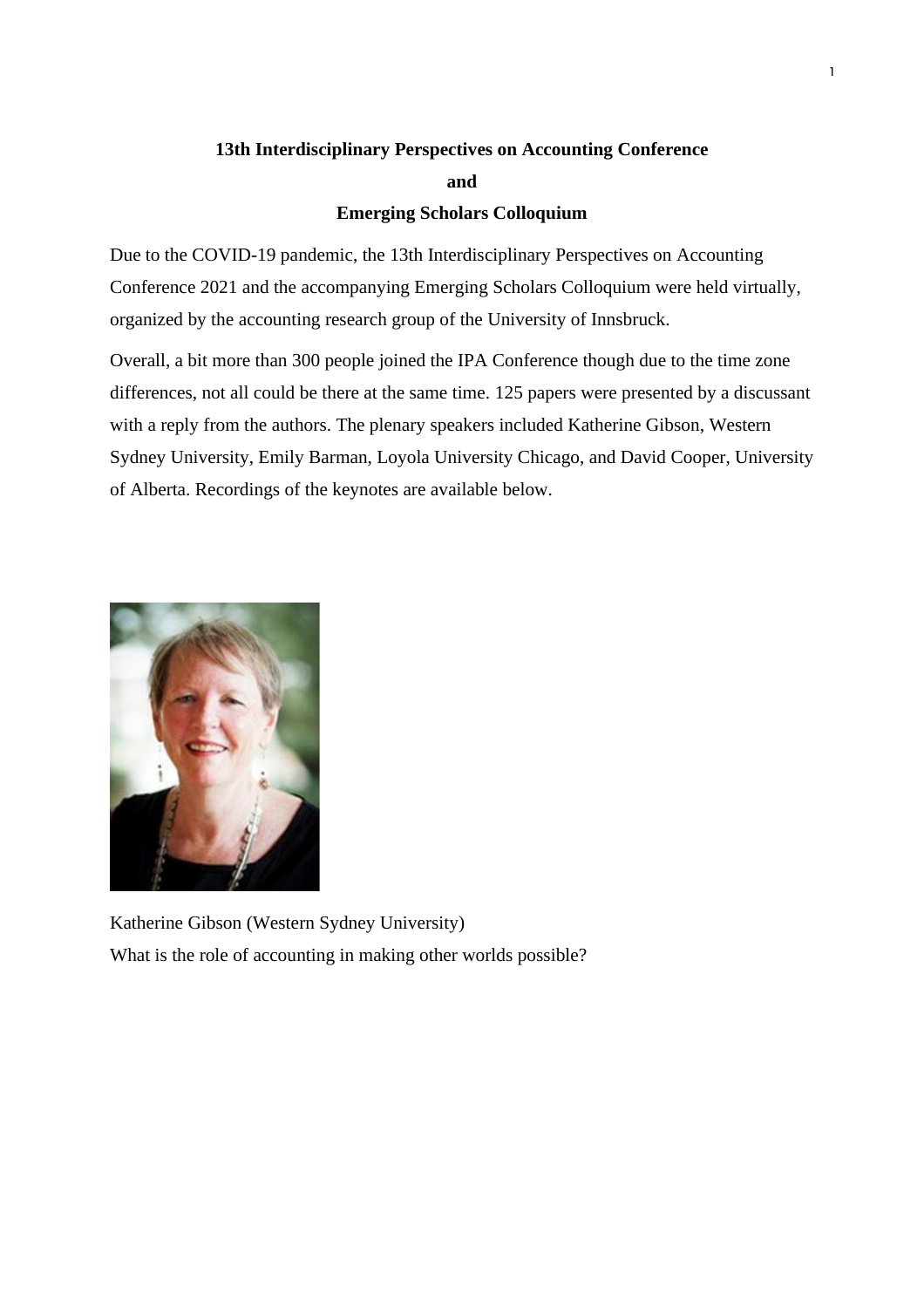

Emily Barman (Loyola University Chicago) Of concepts and calculations: Theorizing social impact



David Cooper (University of Alberta) Observations on accounting and power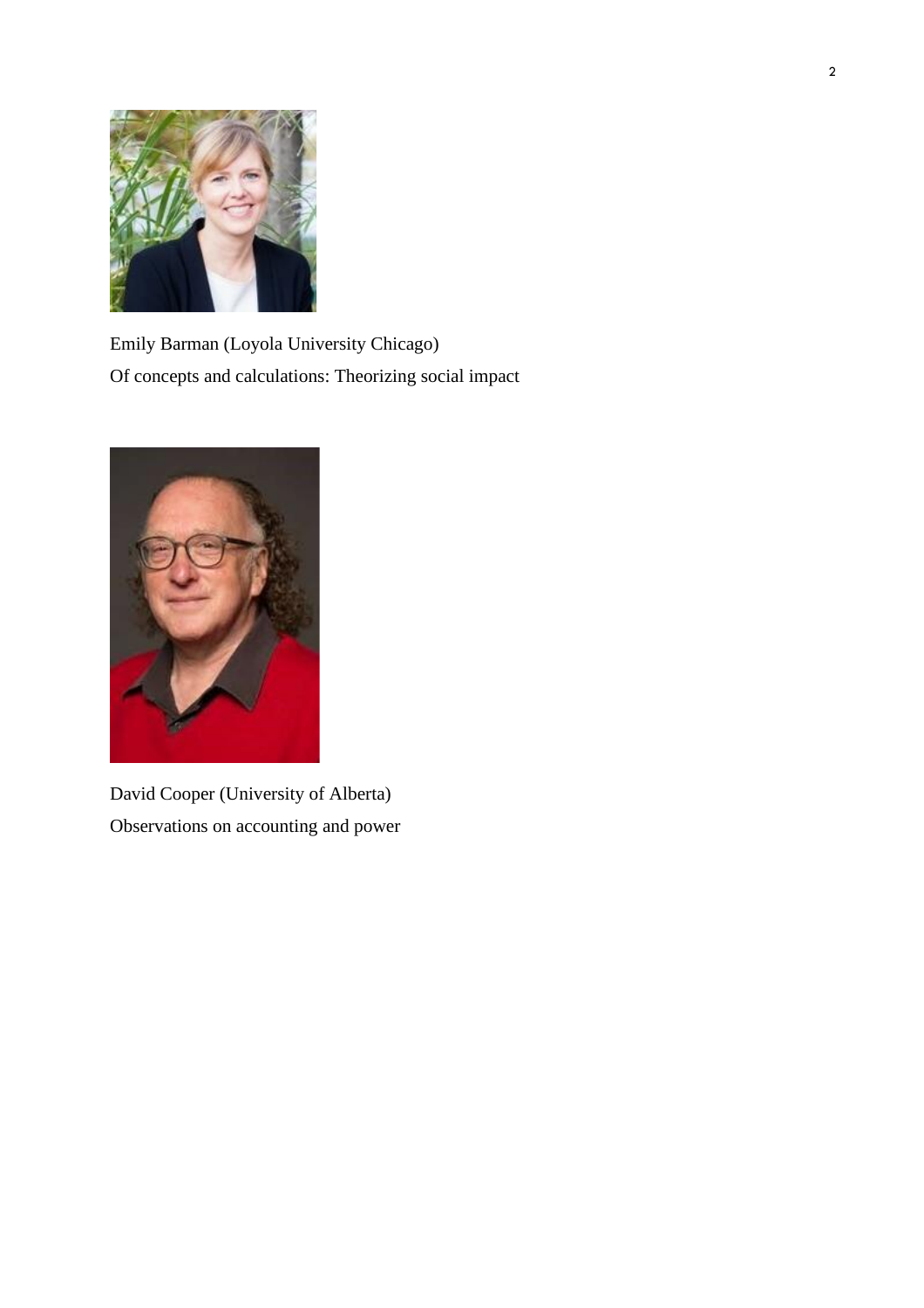The IPA Conference was preceded by the Emerging Scholars Colloquium (ESC) with 23 emerging scholars and 12 senior faculty. The faculty included: Bino Catasús; David Cooper; Claire Dambrin; Lisa Evans; Lukas Goretzki; Andrea Mennicken; Jan Mouritsen; Brendan O'Dwyer; John Roberts; Keith Robson; Rita Samiolo; Anna Samsonova-Taddei.

The ESC provided an opportunity for emerging scholars to meet and receive feedback from peers as well as senior faculty. Not least, the ESC also helps emerging scholars from around the world to enhance their academic networks. Below are three testimonials from participants:

### *Leonid Sokolovkyy, University of Manchester*

My experience at the IPA ESC 2021 has been overwhelmingly positive and invigorating! The colloquium is conducted in a relatively informal and highly supportive atmosphere. This year it was online due to the pandemic. The feedback that I got from the faculty and fellow students was very developmental and encouraging. It helped me to make sense of some of the issues that I have been wrestling with or just started to touch on in my own research. It also opened up new avenues and angles for my investigation that I have not thought of previously.

The work of other students (i.e., the new generation of accounting academics who will drive the research into the future) was also really interesting and inspiring. For me, a special highlight of the colloquium was reading the paper and listening to the presentation of one of the PhD students which I thought was particularly well-done, lucid, and well-written; afterwards, I felt that I have the capabilities to achieve that level of clarity and contribution in my work as well. Overall, I was impressed by the ideas that the presenters and the commentators expressed. And I learned so much from all the people involved! The colloquium exposes you to different styles of thinking, different ideas, and different perspectives which expand your intellectual horizons.

In addition to developing my own research project, I was also introduced into the inter-disciplinary accounting research community. I met lots of new people, made a number of friends and had plenty of very insightful conversations and discussions. I met my personal "accounting heroes" – people whose personality, work, and insight continuously inspire me to do qualitative research in accounting. Most importantly, I got a better idea in what spirit inter-disciplinary accounting research is being done and what drives people as researchers: the excitement and emotion of research.

In summary, it has been a very good event for me to attend to build my knowledge and network. And above all a real opportunity to have fun and enjoy your life as an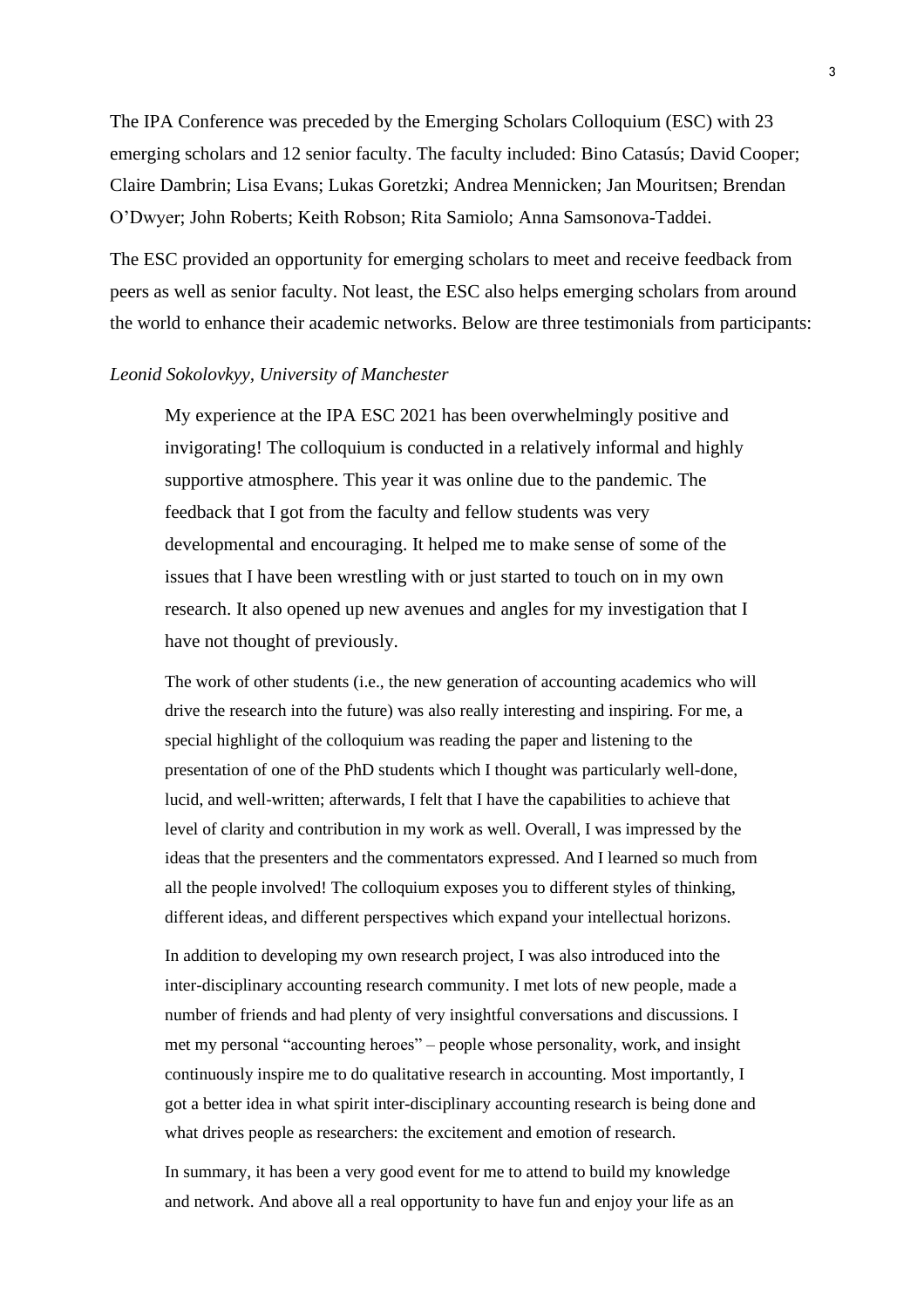emerging academic (albeit in a remote setting). It enabled me to rediscover the meaning of what I do as a qualitative researcher in accounting and why it is important. It has been a truly formative experience for me as a scholar that I'm sure to remember for years to come.

I can offer doctoral students and early career researchers no better advice than to join the next IPA ESC and play a full part in the colloquium activities.

#### *Leonie Daum, University of Innsbruck*

I had the chance to present a working paper of my PhD in a stream at the Emerging Scholars Colloquium of the Interdisciplinary Perspectives on Accounting Conference 2021. Despite the limitations of an online format, I experienced it as a very helpful and inspiring event. It provided the opportunity to get to know other PhD students that have a similar research interest. The organizers very well designed the stream in this regard, as the papers featured common interests in method, theory and empirical setting that allowed for a good discussion in the sessions. Everyone deeply engaged with the other papers, which resulted in very constructive peer feedback including suggestions of relevant publications or ideas about additional aspects.

In addition, the faculty members provided very extensive feedback that will help me to continue the work on my paper. Their comments aimed at bringing the paper to a higher level and, as they called it, "thinking big". Getting such honest, critical but still constructive feedback is probably the highest benefit of this setting. It triggered a lot of thoughts that I cannot wait to work on.

#### *Natalie Repenning, WHU, Vallendar*

I enjoyed the Emerging Scholars Colloquium of the Interdisciplinary Perspectives on Accounting, held online in the first week of July 2021. I expected it to be valuable and enjoyable based on the professional background and experience of the faculty, the research projects of the fellow participants, and finally, the overall reputation the colloquium enjoys.

The experience itself did not fall behind these expectations but indeed confirmed them. I perceived the ESC as well organized, shown by the smooth technological setup and the allocation of faculty to the projects discussed. To give a personal example, I had the pleasure to discuss and present my paper in a session where one of the faculty members was the first author of a paper that functioned as an anchor for the methodological part in a working paper. Additionally, the division into small groups enabled close and more direct interaction during the sessions. The time schedule and